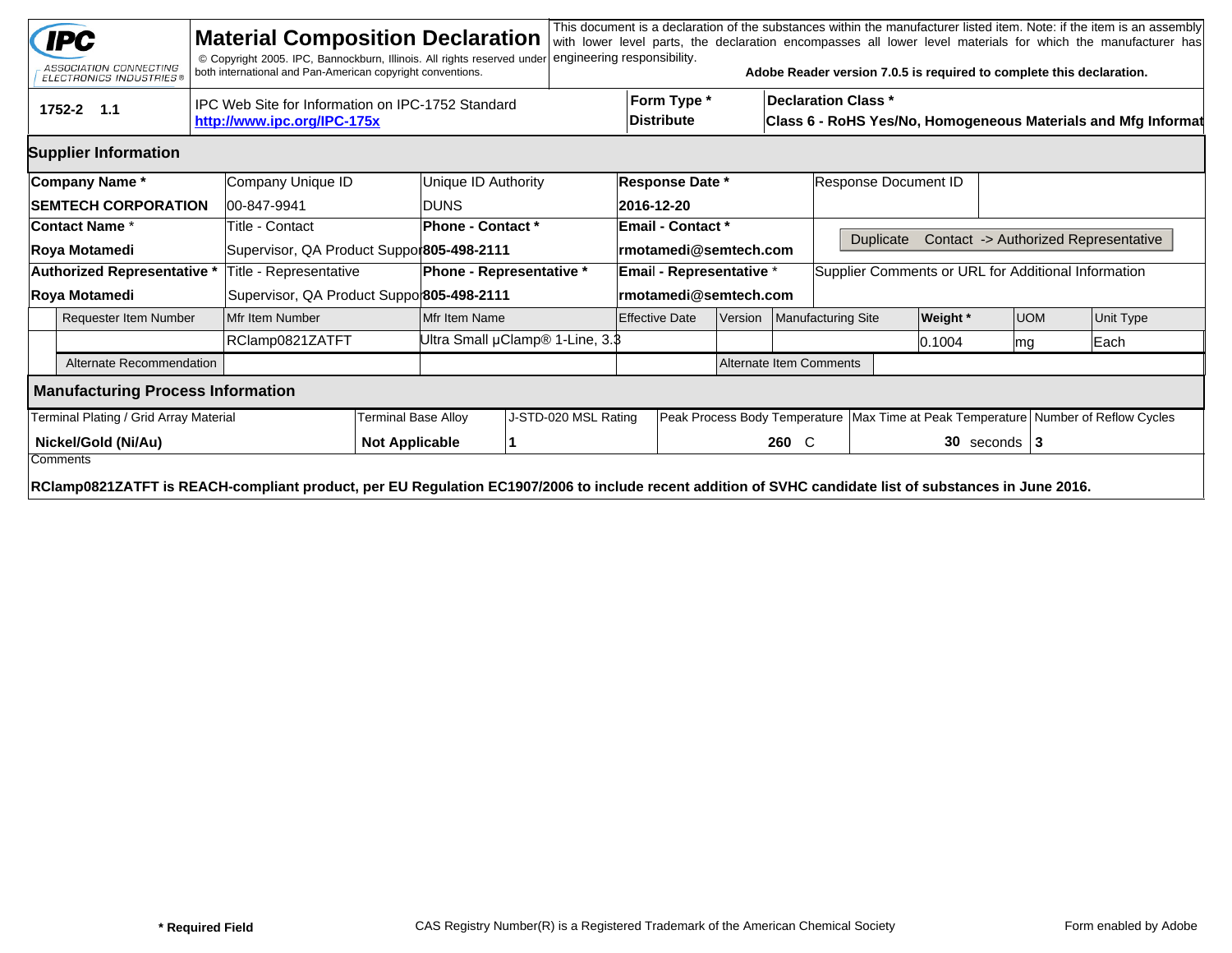| Save the fields in<br><b>Export Data</b><br>this form to a file | Import fields from a<br>Import Data<br>file into this form                                                                                                                                                                                                                                                                                                                                                                                                                                                                                                                                                                                                                                                                                                                                                                                                                                                                                                                                                                                                                                                                                                                                                                                                                                                                                                                                                                                                                                                                                                                                                                                                                                                                                                                                                                                                                                                                                                                                                                                                                  | Clear all of the<br>fields on this form | <b>Reset Form</b> | Lock the fields on this<br>form to prevent changes | Lock Supplier Fields |
|-----------------------------------------------------------------|-----------------------------------------------------------------------------------------------------------------------------------------------------------------------------------------------------------------------------------------------------------------------------------------------------------------------------------------------------------------------------------------------------------------------------------------------------------------------------------------------------------------------------------------------------------------------------------------------------------------------------------------------------------------------------------------------------------------------------------------------------------------------------------------------------------------------------------------------------------------------------------------------------------------------------------------------------------------------------------------------------------------------------------------------------------------------------------------------------------------------------------------------------------------------------------------------------------------------------------------------------------------------------------------------------------------------------------------------------------------------------------------------------------------------------------------------------------------------------------------------------------------------------------------------------------------------------------------------------------------------------------------------------------------------------------------------------------------------------------------------------------------------------------------------------------------------------------------------------------------------------------------------------------------------------------------------------------------------------------------------------------------------------------------------------------------------------|-----------------------------------------|-------------------|----------------------------------------------------|----------------------|
| <b>RoHS Material Composition Declaration</b>                    |                                                                                                                                                                                                                                                                                                                                                                                                                                                                                                                                                                                                                                                                                                                                                                                                                                                                                                                                                                                                                                                                                                                                                                                                                                                                                                                                                                                                                                                                                                                                                                                                                                                                                                                                                                                                                                                                                                                                                                                                                                                                             |                                         |                   | <b>Declaration Type *</b>                          | Detailed             |
| <b>RoHS Directive</b><br>2002/95/EC                             | RoHS Definition: Quantity limit of 0.1% by mass (1000 PPM) in homogeneous material for: Lead (Pb), Mercury, Hexavalent Chromium, Polybrominated Biphenyls (PBB),<br>Polybrominated Diphenyl Ethers (PBDE) and quantity limit of 0.01% by mass (100 PPM) of homogeneous material for Cadmium                                                                                                                                                                                                                                                                                                                                                                                                                                                                                                                                                                                                                                                                                                                                                                                                                                                                                                                                                                                                                                                                                                                                                                                                                                                                                                                                                                                                                                                                                                                                                                                                                                                                                                                                                                                 |                                         |                   |                                                    |                      |
|                                                                 | Please indicate whether any homogeneous material (as defined by the RoHS Directive, EU 2002/95/EC and implemented by the laws of the European Union member states) of the part identified on this form contains lead, mercury,<br>chromium, polybrominated biphenyls and/or polybrominated diphenyl ethers (each a ?RoHS restricted substance?) in excess of the applicable quantity limit identified above. If a homogeneous material within the part contains<br>excess of an applicable quantity limit, please indicate below which, if any, RoHS exemption you believe may apply. If the part is an assembly with lower level components, the declaration shall encompass all such components<br>gathered the information it provides in this form using appropriate methods to ensure its accuracy and that such information is true and correct to the best of its knowledge and belief, as of the date that Supplier complet<br>Company will rely on this certification in determining the compliance of its products with European Union member state laws that implement the RoHS Directive. Company acknowledges that Supplier may have relied on informati<br>completing this form, and that Supplier may not have independently verified such information. However, in situations where Supplier has not independently verified information provided by others, Supplier agrees that, at a<br>certifications regarding their contributions to the part, and those certifications are at least as comprehensive as the certification in this paragraph. If the Company and the Supplier enter into a written agreement with r<br>conditions of that agreement, including any warranty rights and/or remedies provided as part of that agreement, will be the sole and exclusive source of the Supplier?s liability and the Company?s remedies for issues that a<br>provides in this form. In the absence of such written agreement, the warranty rights and/or remedies of Supplier's Standard Terms and Conditions of Sale applicable to such part shall apply. |                                         |                   |                                                    |                      |
| <b>RoHS Declaration *</b>                                       | - Item(s) does not contain RoHS restricted substances per the definition above                                                                                                                                                                                                                                                                                                                                                                                                                                                                                                                                                                                                                                                                                                                                                                                                                                                                                                                                                                                                                                                                                                                                                                                                                                                                                                                                                                                                                                                                                                                                                                                                                                                                                                                                                                                                                                                                                                                                                                                              |                                         |                   | Supplier Acceptance * Accepted                     |                      |
| above and choose all applicable exemptions.                     | Exemptions: If the declared item does not contain RoHS restricted substances per the definition above except for defined RoHS exemptions, then select the corresponding response in the RoHS Declaration                                                                                                                                                                                                                                                                                                                                                                                                                                                                                                                                                                                                                                                                                                                                                                                                                                                                                                                                                                                                                                                                                                                                                                                                                                                                                                                                                                                                                                                                                                                                                                                                                                                                                                                                                                                                                                                                    |                                         |                   |                                                    |                      |
| <b>Declaration Signature</b>                                    |                                                                                                                                                                                                                                                                                                                                                                                                                                                                                                                                                                                                                                                                                                                                                                                                                                                                                                                                                                                                                                                                                                                                                                                                                                                                                                                                                                                                                                                                                                                                                                                                                                                                                                                                                                                                                                                                                                                                                                                                                                                                             |                                         |                   |                                                    |                      |
|                                                                 | Instructions: Complete all of the required fields on all pages of this form. Select the "Accepted" on the Supplier Acceptance drop-down. This will display the signature area. Digitally sign                                                                                                                                                                                                                                                                                                                                                                                                                                                                                                                                                                                                                                                                                                                                                                                                                                                                                                                                                                                                                                                                                                                                                                                                                                                                                                                                                                                                                                                                                                                                                                                                                                                                                                                                                                                                                                                                               |                                         |                   |                                                    |                      |

Supplier Digital Signature Royal Motamedi Digital Signature Royal Redistribution Digital Digital Signature Royal Redistribution Digital Redistribution Digital Redistribution Digital Redistribution Digital Redistribution Di

DN: cn=Roya Motamedi, o=Semtech Corporation, ou=QA, email=rmotamedi@semtech.com, c=US Date: 2016.12.20 20:56:58 -08'00'

the declaration (if required by the Requester) and click on Submit Form to have the form returned to the Requester.